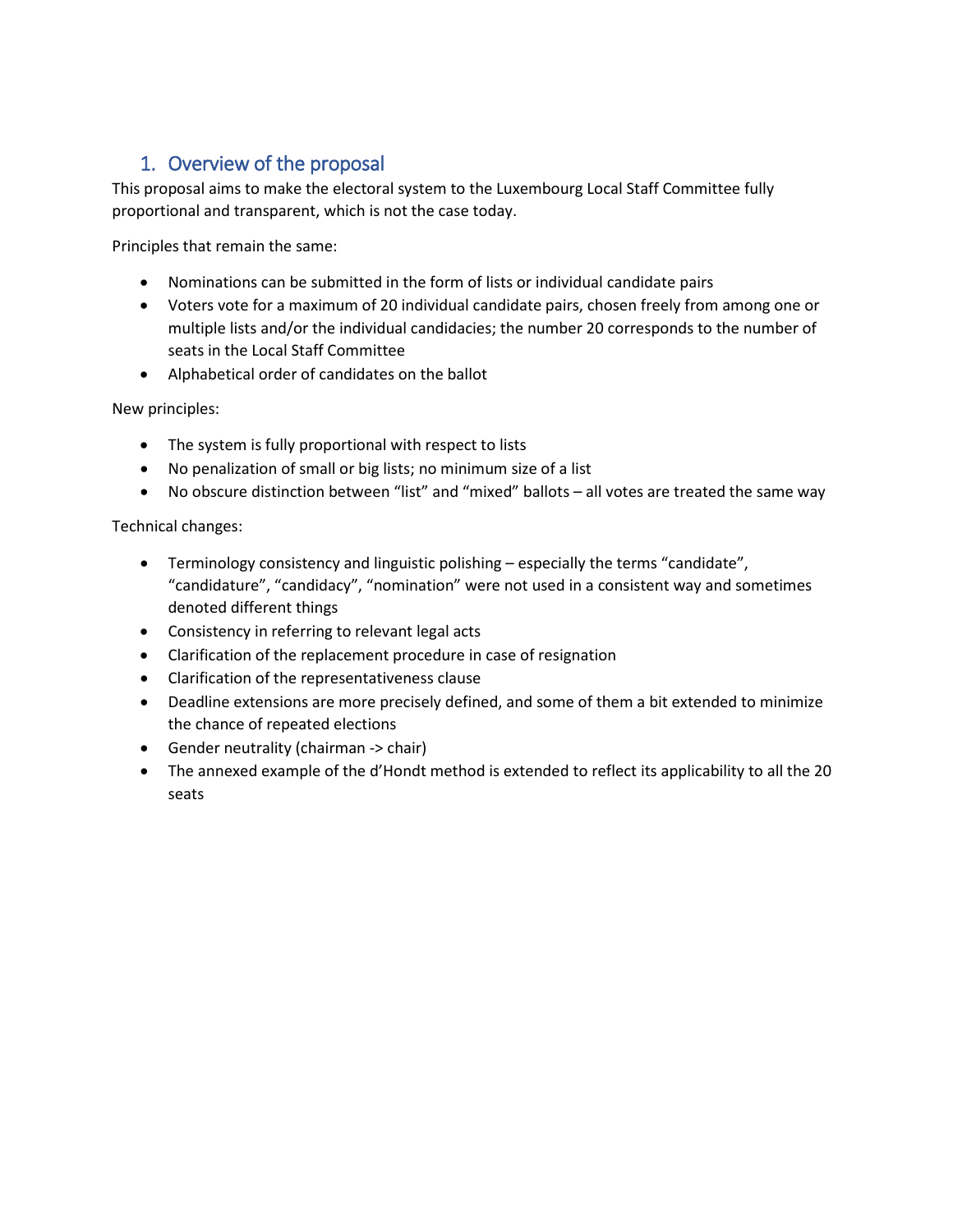## 2. Proposed counting procedure

- $\bullet$  1 ballot = 20 votes ("crosses").
- Number of votes for each candidate pair = sum of crosses for that candidate pair from all ballots.
- Number of list votes for each list = sum of the crosses for each candidate pair on that list.
- Seats assigned proportionally (d'Hondt) to lists according to the number of list votes.
- Within each list, candidate pairs with the most votes get the seats.
- If the seats assigned to a given list are higher than list candidates, next candidate following d'Hondt method is chosen.

Individual candidatures are treated as lists containing only one candidate pair.

*B* = total number of ballots cast

*C* = total number of candidates

*L* = total number of lists

Contribution of ballot *b* towards the number of votes for candidate *c*:

contribution<sub>b,c</sub> =  $\{ \begin{matrix} 1 & if & candidate & is & sel \\ & 0 & otherwise \end{matrix} \}$ 0 otherw

*Vc* = number of votes for candidate *c*:

$$
V_c = \sum_{b=1}^{B} contribution_{b,c}
$$

*Vl* =sum of votes for list *l*:

$$
V_l = \sum_{c=1}^{C} (V_c, if candidate c belongs to list l; otherwise 0)
$$

Seats assigned to lists proportionally to *Vl*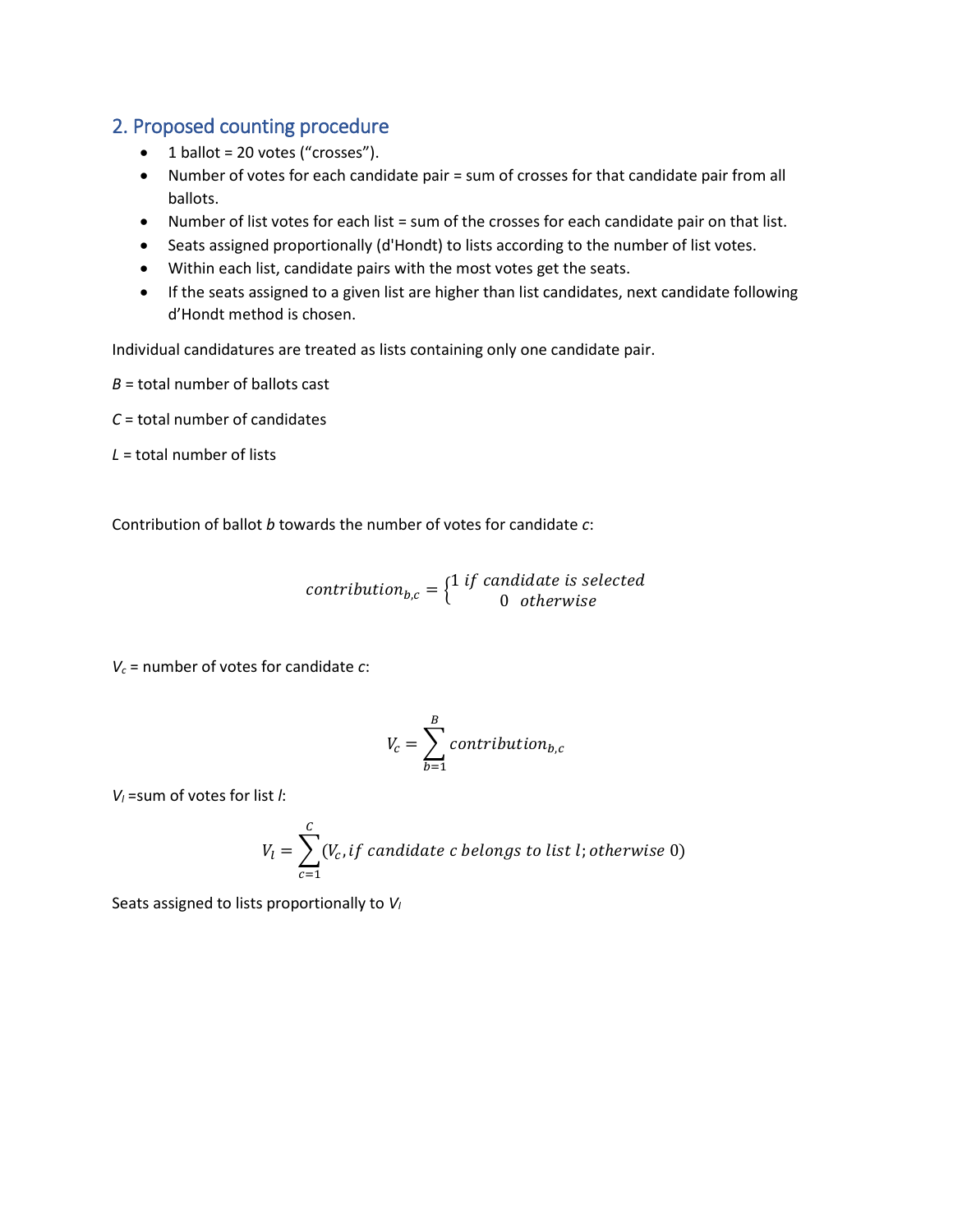## 4. Proposed changes to the CLP Statutes

The Statutes of the Luxembourg Local Staff Committee, adopted by the General Meeting of Staff on 16 July 2016, are amended as follows:

1) The title and introductory paragraphs are replaced by the following:

## "**STATUTES OF THE LUXEMBOURG LOCAL STAFF COMMITTEE**

(Adopted by the General Meeting of Staff on XX XXXX 2022)

The general meeting of officials and other servants of the European Commission represented by the Luxembourg Local Staff Committee,

having regard to Annex II to the Staff Regulations of Officials, and in particular Article 1 thereof,

having regard to the Rules laying down the composition and operation of the Staff Committee determined by the Commission on 22 October 1997 (hereinafter the "Commission Decision of 22 October 1997"),

has adopted the following provisions:"

2) Article 3 is replaced by the following:

## **Article 3**

## (Composition)

In accordance with Article 4 of the Commission Decision of 22 October 1997, the Committee shall comprise 20 members, including, as provided for in the fourth paragraph of Article 1 of Annex II to the Staff Regulations, at least one representative from each of the three function groups provided for in Article 5 of the Staff Regulations (AD, AST and AST/SC) and at least one representative of the servants referred to in the first paragraph of Article 7 of the Conditions of Employment of other servants of the Communities, and shall be elected for a period of three years by the entire staff of the Commission in Luxembourg according to the procedure laid down in Articles 5, 6, 7, 8, 9, 10 and 11 below.

The Committee shall elect its chair, one or two vice-chairs and one or two secretaries."

3) Articles 5 to 12 are replaced by the following:

## **Article 5**

#### (Assessors)

The outgoing Committee shall appoint four assessors to the electoral office to be responsible for organizing the elections; these assessors must not themselves be candidates or members of the outgoing Committee; their appointment must be ratified by the general meeting of staff when it meets to hear the report of the outgoing Committee.

As soon as the proceedings of this general meeting of staff are closed, the electoral office shall adopt the timetable for the election and shall inform the staff of the final date for submitting nominations and the dates on which voting is to begin and end; there must be at least eight calendar days between the date on which the timetable for the elections is distributed and the final date for submitting nominations, and at least five working days between the beginning and the end of voting.

### **Article 6**

## (Electors/Candidates)

All officials and all other servants having an indefinite contract or a contract of more than 12 months shall be entitled to vote and shall be eligible for office as long as they have notified their intention to stand and have undertaken to carry out, if elected, the tasks incumbent upon the members of the Committee. In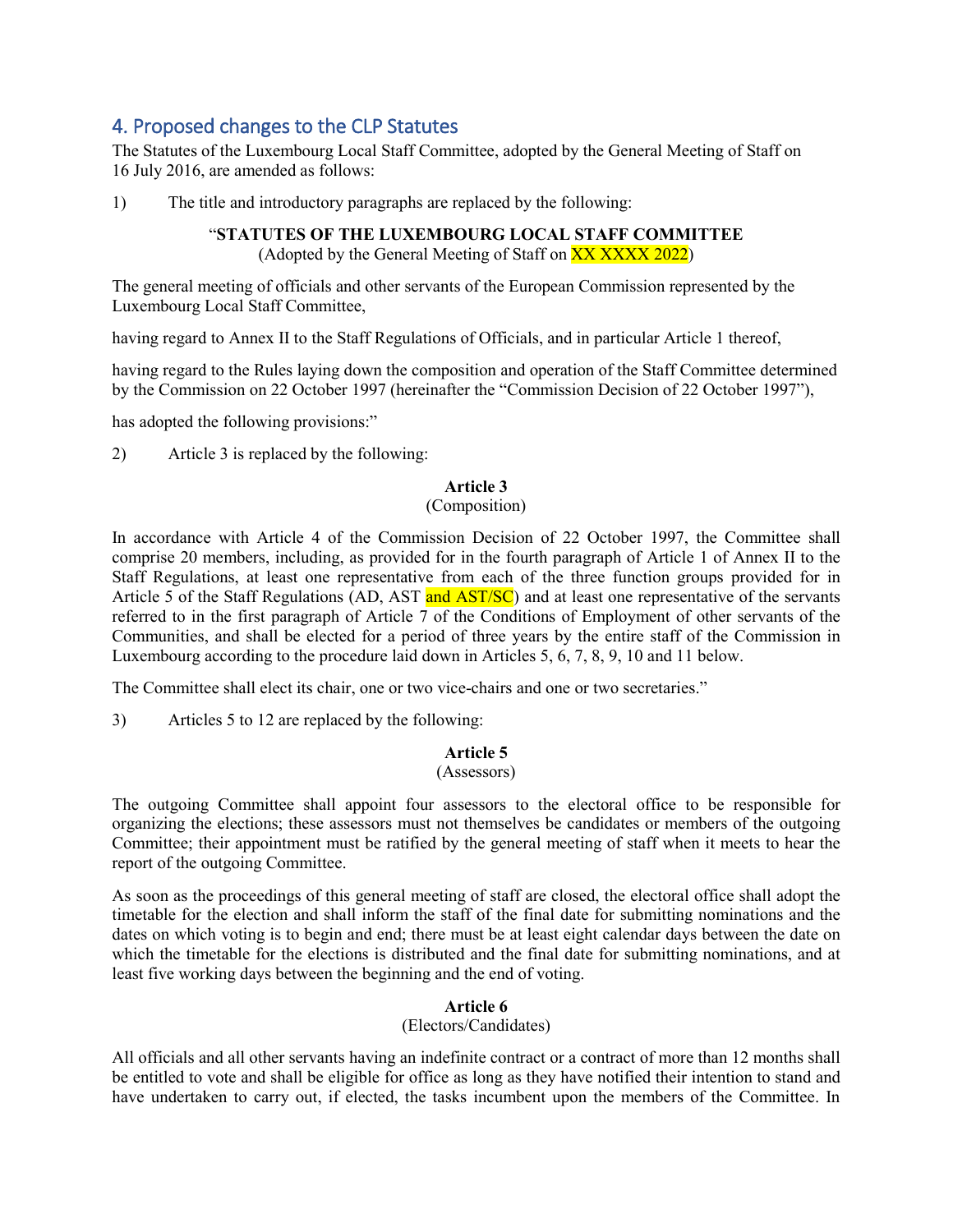addition, servants with a contract of less than 12 months shall be entitled to vote if they have been employed for at least six months.

For the electoral campaign all candidates shall have access, under the conditions laid down by the electoral office, to display-boards located in the entrances to buildings.

## **Article 7**

#### (Nominations)

For the purposes of nominations, a candidate pair shall consist of two persons: the candidate for full membership and the candidate for alternate membership. This combination can be made independently of the function group of those concerned. For the representation of the three function groups and other servants referred to in Article 3 of these Statutes, as well as for the purposes of establishing alphabetical order according to this Article, only the candidate for full membership shall count.

Each nomination shall be submitted in the form of either an individual candidate pair ("individual nomination") or in the form of a list containing a maximum of 20 candidate pairs ("list nomination").

No candidate may be nominated more than once. In the event of failure to obey this rule, the electoral office shall disqualify all candidate pairs in which this candidate appears from all nominations.

Each individual nomination must contain the signature of both the candidate for full membership and the candidate for alternate membership.

In the case of list nominations, the signature of the list by one of the candidates appointed for the purpose by that list shall be sufficient. The list must be able to establish, to the satisfaction of the electoral office, and no later than the time for checking the nominations, that all its candidates have accepted nomination. The acknowledgements of receipt of the nominations shall be signed by two members of the electoral office.

The disqualification of a particular candidate pair shall not invalidate the remaining candidate pairs appearing on the same list.

Once accepted by the electoral office, nominations may not be withdrawn.

If, on the closing date for nominations, there are fewer than 20 nominated candidate pairs in total, or the nominations submitted preclude the representation of the three function groups and the other servants referred to in Article 3 of these Statutes, the electoral office shall notify the electors to this effect and grant them an extension of time of one week. During this time, additional nominations may be submitted and additional candidate pairs may be added to previously submitted nominations with less than 20 candidate pairs. After this extension of time elapses, the elections shall proceed, even if the representativeness requirement remains unfulfilled.

The electoral office shall establish by lot list numbers for list nominations. At least three working days before the elections, the electoral office shall publish all list nominations together with their list numbers, as well as all individual nominations.

The individual nominations shall appear on the ballot paper individually in alphabetical order. For the list nominations, the names of the candidates shall appear on the ballot paper by list and in alphabetical order. Each candidate's employment status and function group shall be mentioned on the ballot paper.

**Article 8**

(Voting procedure)

#### **Composition of the electoral office**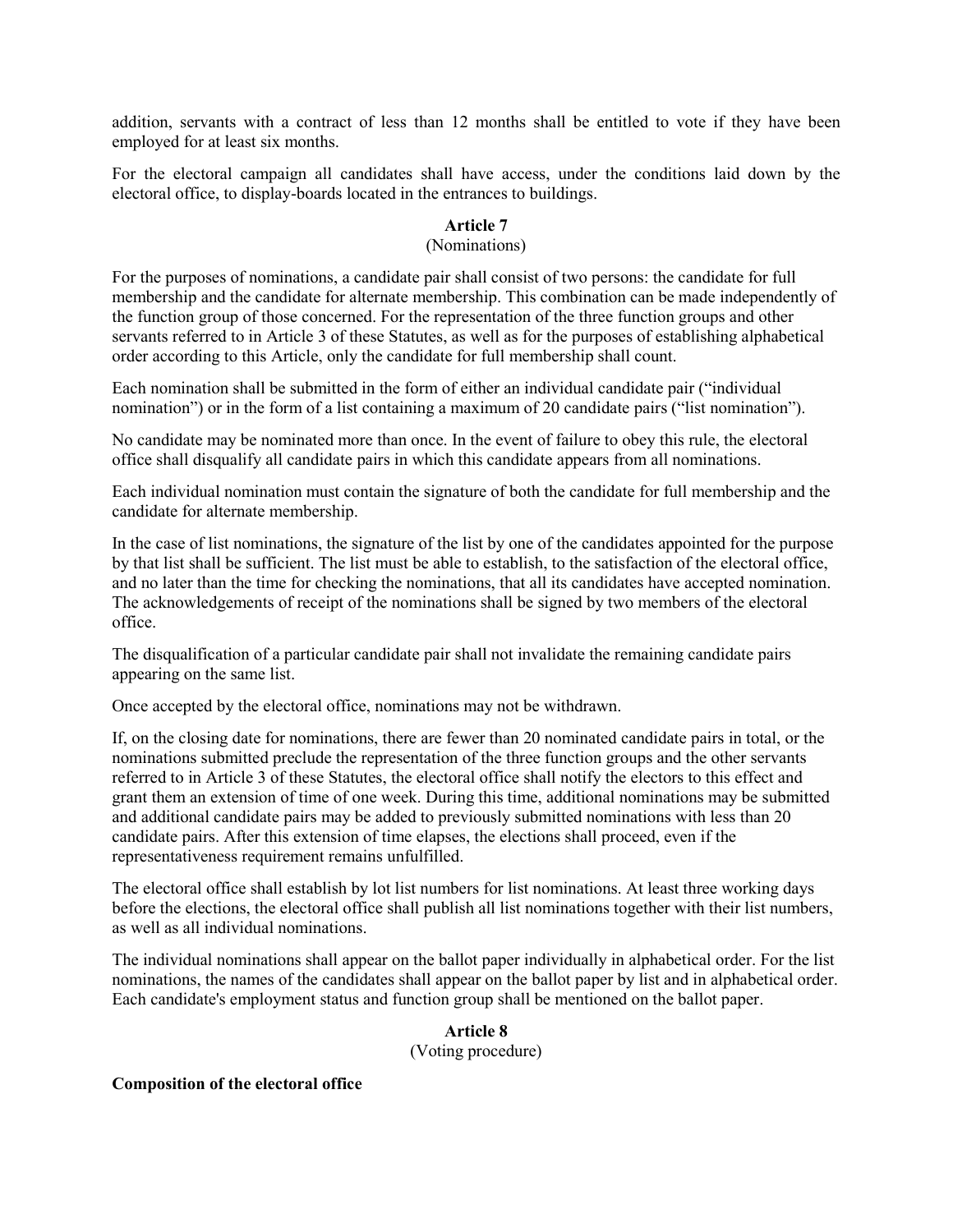The electoral office shall comprise five members: a president and four assessors. The president of the electoral office shall be appointed by the administration. The assessors shall be appointed in accordance with Article 5. Three members, including the president, must be present for the proceedings and decisions of the office to be valid.

## **Duties and role of the electoral office:**

- To ensure that the elections are conducted in accordance with the rules in force;
- to establish the timetable for the elections;
- to decide whether a paper ballot should be organised for exceptional reasons;
- to ensure that the administration sets up a functional electronic mailbox for the elections;
- to ensure that the administration publishes a list of all those entitled to vote;
- to ensure that the administration publishes the current statutes of the local staff committee and any other relevant document in good time;
- to ensure that the administration supplies the appropriate infrastructure for the elections and the electoral campaign;
- to accept and check the nominations using the means provided by the administration;
- to choose by lot the numbers for the electoral lists;
- to inform voters and candidates of the election timetable and voting procedure;
- to test that the electronic voting system works properly and is user-friendly;
- to check before the start of voting that the voting file is empty;
- to supervise and monitor the start and close of the ballot;
- to monitor daily progress with the ballot;
- to secure the final result of the voting after the ballot closes;
- to check that the quorum has been reached;
- to call a second vote with a lower quorum if the two-thirds quorum is not reached on the first ballot;
- to validate the result of the electronic counting;
- to produce a report on the elections;
- to inform the voters of the election result;
- to examine any complaints and decide what action to take: the electoral office's decision on each complaint and the action taken must be recorded in the final report on the elections.

### **The list representatives**

Each list that has presented candidates may appoint a list representative. The list representatives and each individual candidate may have their observations recorded in the report.

### **Voting procedure**

The ballot shall be secret and conducted by electronic voting. The name of each elector shall be identified and checked electronically when the vote is cast and the elector's name shall be recorded in a file of voters having voted; the votes cast shall be recorded in another file. Anonymity shall be guaranteed by ensuring that there is no link between the two files.

The elector must cast his or her vote as follows, failing which the vote shall be declared void. The elector may vote for a maximum of 20 candidate pairs, chosen from one or more lists and/or from individual candidate pairs, by placing a cross in the box next to each candidate pair chosen. It is also possible to cast a blank or spoilt ballot.

> **Article 9** (Quorum)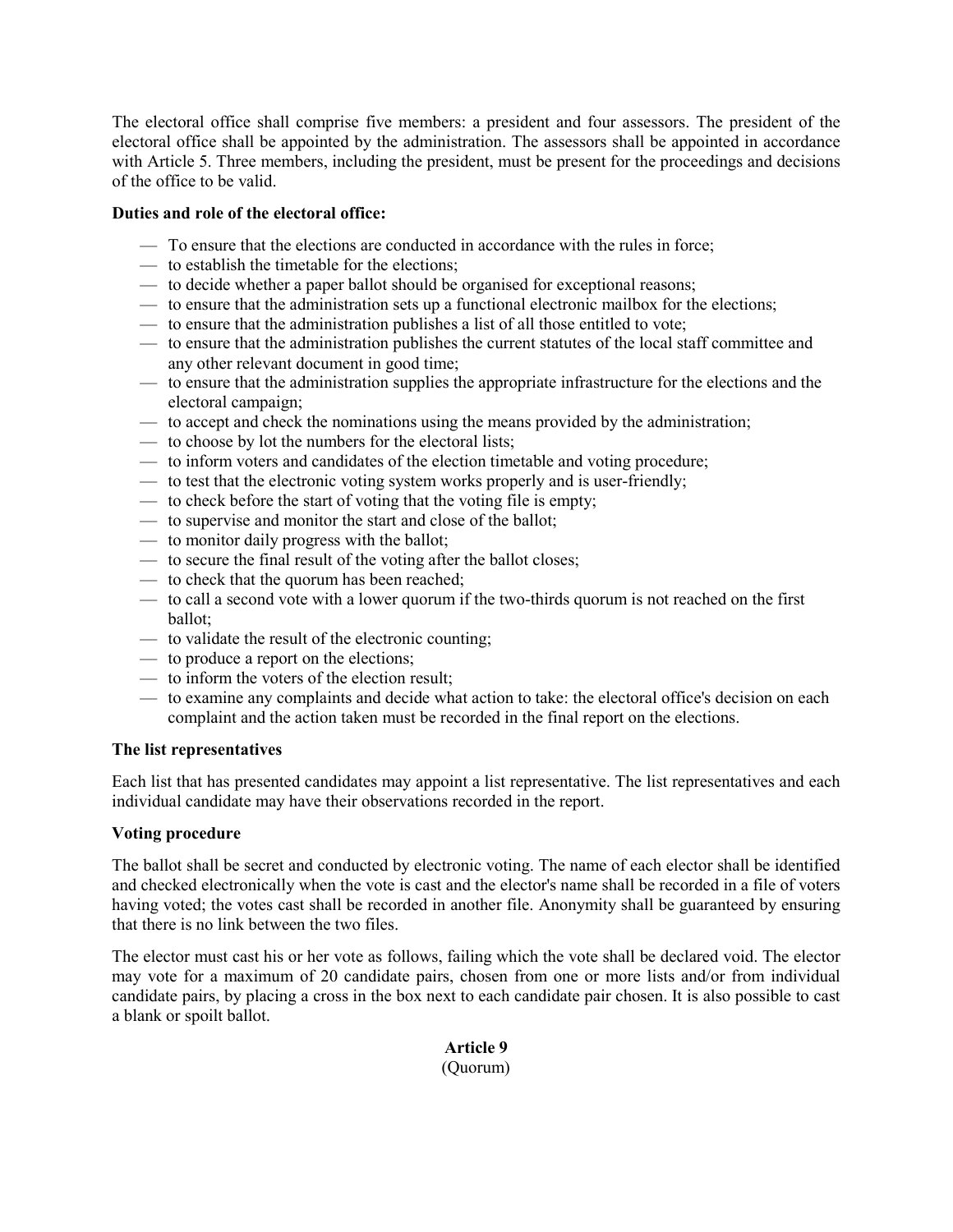The election shall be valid only if two-thirds of the electors take part; if this proportion is not attained, voting shall be extended by one week. If the quorum has still not been reached after this time, the election shall be declared void and the electoral office shall call a second vote, in which the quorum shall be a simple majority of the electors.

## **Article 10**

#### (Counting)

The result of the electronic counting shall be validated by the electoral office.

The electoral office shall verify the quorum and check that the ballot has been conducted correctly.

For the purposes of the counting, each individually-nominated candidate pair shall be regarded as a separate list containing that one candidate pair.

For each valid ballot, each candidate pair selected on that ballot shall receive one vote. The total number of votes for each list shall be the sum of the total number of votes for each candidate pair on that list.

Seats shall be attributed to lists proportionally to the total number of votes for each list using the d'Hondt method. However, a list may not be attributed more seats than there are candidate pairs on that list.

For each list, the attributed seats shall be allocated to the candidate pairs who obtained the largest number of votes. In the case of an equal number of votes the candidates shall be separated by length of service in the Commission in the first instance, then by age, priority being given to the longest serving candidate first, then to the oldest. These candidate pairs are elected, subject to the representativeness clause.

## **Article 11**

#### (Representativeness clause)

If no representative of one of the function groups or of the other servants referred to in Article 3 of these Statutes appears among the elected candidate pairs, the candidate pair for the function group or for the other servants lacking representation who won the largest number of votes shall replace the elected candidate pair from the same list which obtained the lowest number of votes.

However, if the elected candidate pair to be replaced includes the only representative of a function group or of the other servants, then this candidate pair shall remain elected and the elected candidate pair with the second lowest number of votes from the same list shall be replaced (unless this candidate pair also includes the only representative of a function group or of the other servants, in which case the candidate pair to be replaced shall be the elected candidate pair with the third lowest number of votes from the same list, and so on).

If it is not possible to find an elected candidate pair to be replaced in the same list, then the candidate pair to be replaced shall be the elected candidate pair that obtained the lowest number of votes, irrespective of lists; the previous paragraph shall apply *mutatis mutandis*.

This procedure shall be repeated until all the function groups as well as the other servants are represented.

## **Article 12**

#### (Resignation)

In the event of the departure of a full member, his or her place as a full member shall be taken by the alternate member.

In the event of the departure of both the full and alternate members, they shall be replaced by an eligible candidate pair according to the provisions of Article 8 of the Commission Decision of 22 October 1997.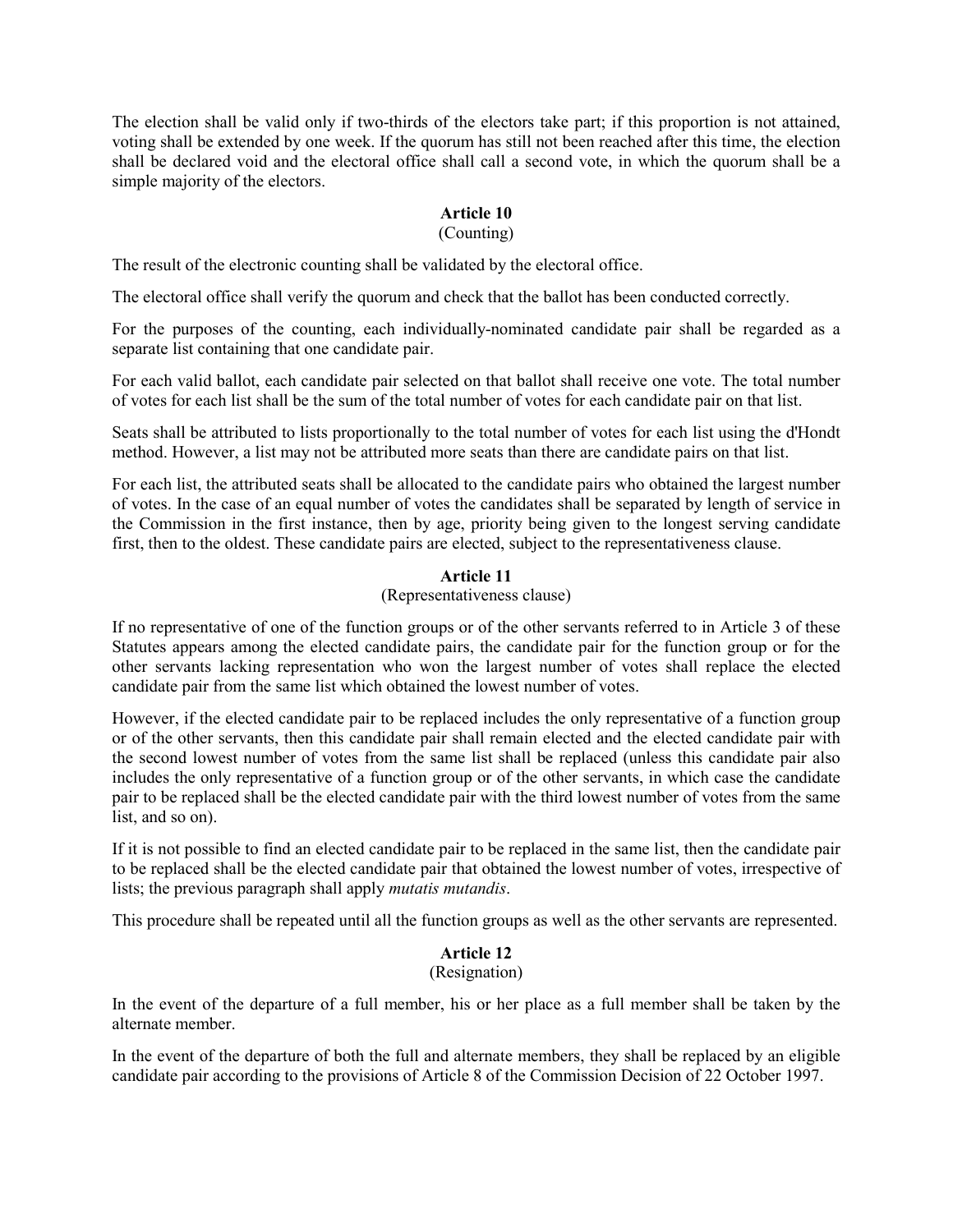To avoid conflicting interpretations, the election procedure provided for in these Statutes shall be considered to fulfil the conditions of the sixth subparagraph of Article 8 of Commission Decision of 22 October 1997, and all candidates shall be considered to have been elected on the strength of preference votes."

4) Article 16 is amended : "The French English version of the present Statutes shall be the authentic version."

5) The annexed d'Hondt method example is replaced by the following:

## "**THE D'HONDT METHOD BASED ON THE PRINCIPLE OF HIGHEST QUOTIENTS**

This method of calculation of the distribution of seats in accordance with the principle of proportionality was devised by Victor d'Hondt.

The system provides for the successive division of the validly cast votes won by the different lists in order to obtain a number of series of quotients (one series per list).

The seats are attributed on the basis of the descending order of magnitude of the results of each list and their division by consecutive full numbers (1, 2, 3, 4, etc.).

For example: if there were twenty candidates to be elected by the d'Hondt method, and if the election resulted in 4 160 votes being won by list A, 3 380 by list B and 2 460 by list C, the breakdown of seats would be as follows: 8 seats for list A, 7 seats for list B, and 5 seats for list C.

| <b>DIVISORS</b> | QUOTIENTS   |             |           |
|-----------------|-------------|-------------|-----------|
|                 | List A      | List B      | List C    |
|                 | 4160 $(1.)$ | 3380 $(2.)$ | 2460(3.)  |
|                 | 2080(4.)    | 1690(5.)    | 1230(7.)  |
|                 | 1387(6.)    | 1127(8.)    | 820 (12.) |
|                 | 1040(9.)    | 845 (10.)   | 615 (15.) |
|                 | 832 (11.)   | 676 (14.)   | 492 (19.) |
| 6               | 693 (13.)   | 563 (17.)   | 410       |
|                 | 594 (16.)   | 483 (20.)   | 351       |
| 8               | 520 (18.)   | 423         | 308       |
| 9               | 462         | 376         | 273       |
| 10              | 416         | 338         | 246       |

Name:

Personnel number:

Signature:

Name:

Personnel number:

Signature: